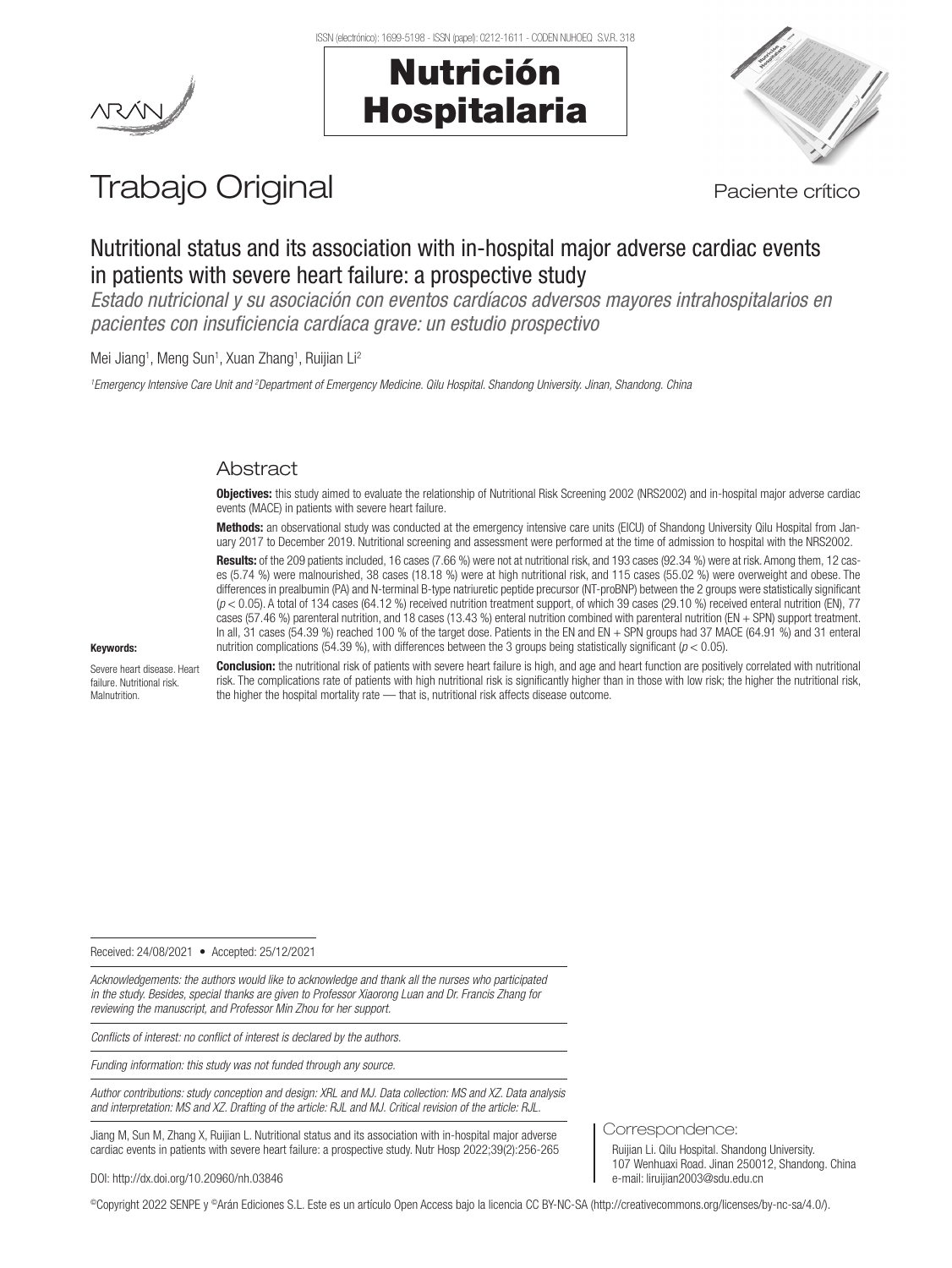#### Resumen

Objetivos: este estudio tuvo como objetivo evaluar la relación del *Nutritional Risk Screening* 2002 (NRS2002) con los eventos cardiacos adversos mayores intrahospitalarios (MACE) en pacientes con insuficiencia cardiaca grave.

Métodos: se realizó un estudio observacional en las unidades de cuidados intensivos de emergencia (UCIE) del Hospital Qilu de la Universidad de Shandong desde enero de 2017 a diciembre de 2019. Se realizaron un cribado y una evaluación nutricional en el momento del ingreso hospitalario con el NRS2002.

Resultados: de los 209 pacientes incluidos, 16 casos (7,66 %) no tenían riesgo nutricional y 193 casos (92,34 %) sí lo tenían. Entre ellos, 12 casos (5,74 %) estaban desnutridos, 38 casos (18,18 %) tenían un alto riesgo nutricional y 115 casos (55,02 %) tenían sobrepeso u obesidad. Las diferencias de prealbúmina (PA) y precursor del péptido natriurético de tipo B N-terminal (NT-proBNP) entre los 2 grupos fueron estadísticamente significativas (p < 0,05). En total, 134 casos (64,12 %) recibieron soporte de tratamiento nutricional, de los que 39 casos (29,10 %) recibieron nutrición enteral (NE), 77 casos (57,46 %) nutrición parenteral y 18 casos (13,43 %) nutrición enteral combinada con nutrición parenteral (NE + SPN) como tratamiento de apoyo. Treinta y un casos (54,39 %) alcanzaron la dosis objetivo al 100 %. Los pacientes de los grupos EN y EN + SPN tuvieron 37 MACE (64,91 %) y 31 complicaciones de la nutrición enteral (54,39 %), siendo la diferencia entre los 3 grupos estadísticamente significativa (p < 0,05).

#### Palabras clave:

Enfermedad cardiaca grave. Insuficiencia cardiaca. Riesgo nutricional. Desnutrición. Conclusiones: el riesgo nutricional de los pacientes con insuficiencia cardíaca grave es alto; la edad y la función cardiaca se correlacionan positivamente con el riesgo nutricional. La complicación de los pacientes con alto riesgo nutricional es significativamente mayor que la de los de bajo riesgo; cuanto mayor es el riesgo nutricional, mayor es la tasa de mortalidad hospitalaria, es decir, el riesgo nutricional afecta el resultado de la enfermedad.

#### INTRODUCTION

Cardiovascular diseases, mainly manifesting as heart failure, are the most common critical illness in the emergency department. Heart failure is the severe and terminal stage in the development of various cardiovascular diseases. It is the main cause of hospitalization and disability in the elderly, and the cause of one in nine deaths in the United States (1). Malnutrition is a common complication that affects the prognosis of elderly hospitalized patients. At present, there are few studies on the nutritional risk and nutritional support of patients with severe cardiac diseases. This study aimed to study the nutritional status and clinical nutritional support of patients with severe cardiac disease through the NRS2002 nutritional risk screening tool, to understand the relationship between nutrition-related factors of severe cardiac patients and the severity of cardiac function and prognosis.

#### METHODS

#### STUDY POPULATION

From January 2017 to December 2019 there were 209 patients with severe cardiovascular disease hospitalized in the emergency intensive care unit (EICU) of Qilu Hospital. According to the New York Heart Association (NYHA) Cardiac Function Classification and Killip Cardiac Function Classification, these patients were classified into 2 groups. In our study, we divided the 209 cases into the non-heart failure group (47 cases) and the heart failure group (162 cases). Among the 47 cases in the non-heart failure group, there were 9 cases categorized as NYHA grade I and 38 cases as Killip grade I. According to the Cardiac Function Classification, 10 cases of grade II, 25 cases of grade III, 41 cases of grade IV, a total of 76 cases were classified into the heart failure group. According to Killip's classification, 36 cases of grade II, 14 cases of grade III, 36 cases of grade IV, and a total of 86 cases were classified into the heart

failure group. All patients with related treatments had signed an informed consent form.

#### RESEARCH METHODS

#### Sample size calculation

This study was a cross-sectional study, which used the formula  $n = K \times Q$  / P. The allowable error of the research project was 15 %, so constant  $K = 178$ . n represents the number of people surveyed, P represents the probability of nutritional risk, 51 % (2).  $Q = 1 - P$ , so it could be calculated that  $n = K \times Q$  /  $P = 178 \times 49 \%$  / 51 % = 171 cases. Considering a 20 % loss to follow-up rate (data insufficiency, etc.), there were 205 cases. A total of 209 cases were finally included in the sample size.

#### NRS2002 score

The initial evaluation of the NRS2002 scoring scale was completed in the inpatient system by doctors and nurses who had undergone intense professional training. On admission to hospital, to measure and calculate body mass index we used  $BMI = body$ mass (kg) / height<sup>2</sup> (m<sup>2</sup>). (After admission, body mass and height were also measured: BMI = body mass [kg] / height<sup>2</sup> [m<sup>2</sup>].) Patients with fluid retention are given adequate diuresis and have dry body mass measured to calculate the BMI index. For patients with obvious edema, ascites, pleural effusion, or unable to stand up, serum ALB  $<$  30 g/L is  $>$  3 points. Assessment was completed after the APACHE II score test data of the inpatient system was issued within 24 hours. Malnutrition was defined as hospitalized cardiac patients with BMI  $<$  18.5, while BMI  $\ge$  24 was overweight, and BMI  $\geq$  28 was obesity. NRS2002 scoring standard: 0-2, no nutritional risk;  $\geq$  3 points, low nutritional risk;  $\geq$  5 points, high nutritional risk; among them, those with  $\geq 3$  points or more were defined as having malnutrition risk.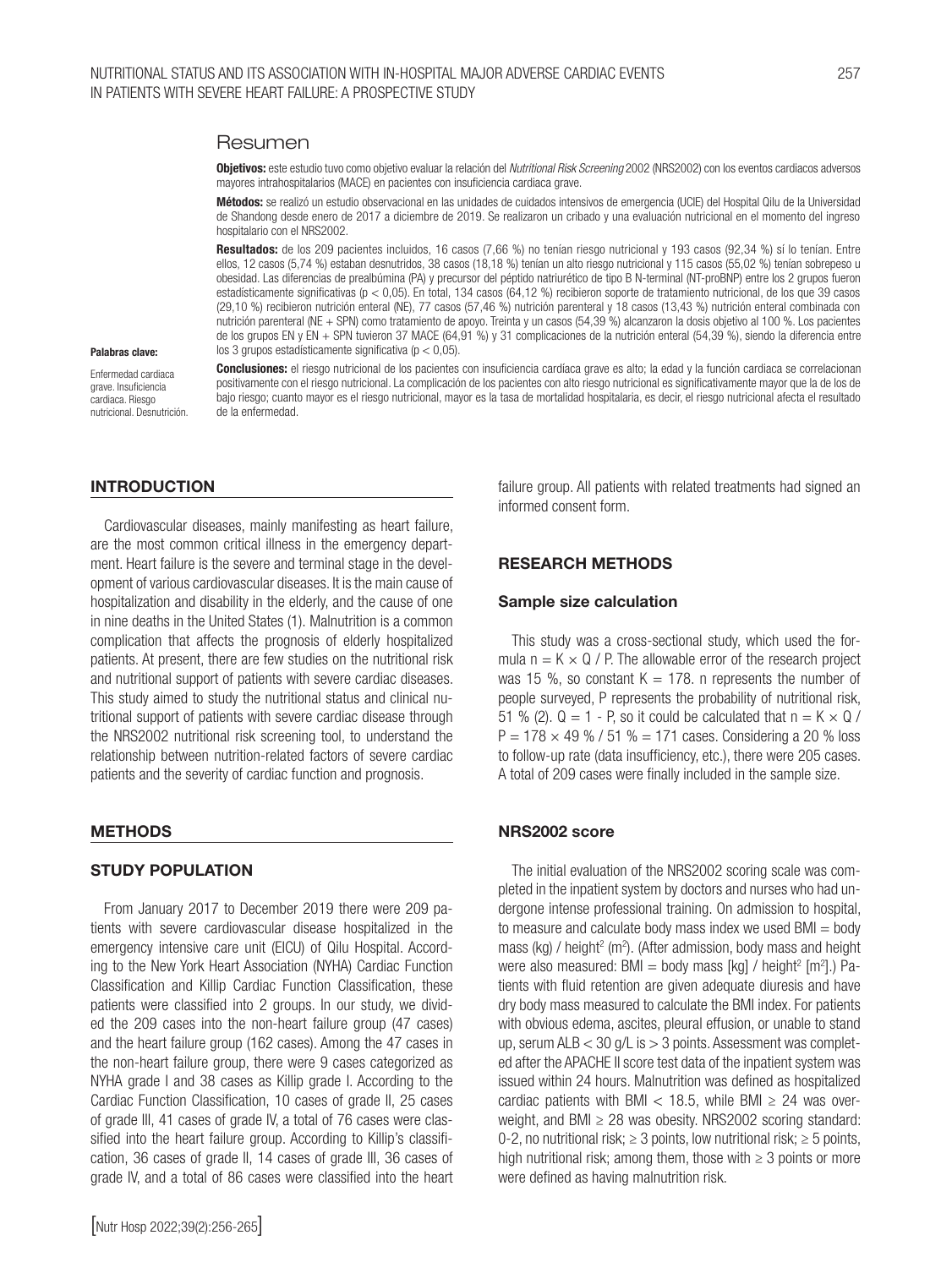#### Specimen collection

After admission, all patients underwent radial artery blood sampling, using a bedside blood gas analyzer to detect blood glucose (BS), lactic acid (LAC), blood potassium (K+), blood calcium  $(Ca^{++})$ , blood sodium (Na<sup>+</sup>) and other indicators. In the immediate resting state, venous blood was collected in the supine position, and the bedside immunofluorescence method was used to detect troponin I (CTNI), myoglobin (MYO), creatine phosphokinase and its isoenzymes (CK-MB), and N-terminal forebrain natriuretic peptide (NT-proBNP). All subjects were in a resting state in the early morning of the next day, and venous blood was collected from the supine position to determine hemoglobin (Hb), albumin (ABL), prealbumin (PA), triacylglycerol (TG), and cholesterol (TC), etc. The target dose of nutritional support was 20-30 kcal/(kg  $\cdot$  d).

#### STATISTICAL ANALYSIS

The SPSS 25.0 statistical software was used for the analysis. Measurement data conforming to a normal distribution were represented as  $\bar{x} \pm s$ . Data not conforming to a normal distribution was represented as M ( $P_{25}$ ,  $P_{75}$ ), and transformed into a normal distribution with the natural logarithm (Ln). Pairwise comparisons between groups used Student's t-test. One-way analysis of variance was used for comparison between multiple groups, and the SNK-q test was used for multiple comparisons between groups when the difference was statistically significant. The count data are expressed as number of cases or rate, and comparison between groups was performed through the chi-squared test.  $A$  p  $<$  0.05 indicated that the difference was statistically significant.

#### RESULTS

The age of patients ranged from 14 to 90 years old, with an average age of  $69.23 \pm 13.42$  years. There were 123 males (58.85 %) with an average age of  $66.98 \pm 13.51$  years, and 86 females (41.15 %) with an average age of  $72.45 \pm$ 12.69 years in our study.

The results of the NRS2002 nutritional risk screening are shown in table I. The degree of aging of patients with severe cardiac diseases was high, of which 144 cases (68.90 %) were  $\geq 65$ years old, and 116 cases (55.50 %) were over 70 years old. There were 14 cases (6.70 %) that were not at nutritional risk, 195 cases (92.34 %) were at nutritional risk, and 87 cases (18.18 %) were at high nutritional risk— among them, 83 patients (97.65 %) with NYHA classification had nutritional risk, as was also the case with 112 patients (90.32 %) with Killip classification. Among them, 12 cases (5.74 %) were malnourished. In addition to malnutrition, overweight accounted for 47.85 %, and obese accounted for 7.18 % of the sample. There were 139 cases (66.51 %) with abnormal food intake at the time of admission, of which 117 cases (55.98 %) had a weight decrease of 25 % to 75 %, and 22 cases (10.53 %) had a weight decrease of 76 % to 100 %. Twenty-three patients (11.00 %) had had a weight loss of 5 % in the past 3 months. There were 66 cases (31.57 %) with fluid retention. There were 193 cases (92.34 %) with APACHE II  $score > 10$  points.

The information on the nutritional support is shown in table II. There were 134 cases (64.12 %) of critically ill patients receiving nutritional support, EN 39 cases (29.10 %), EPN 77 cases (57.46 %), EN + SPN 18 cases (13.43 %); 23 cases (40.35 %) had EN start time in 48 h, 34 cases (59.65 %) were over 48 h; 31 cases (54.39 %) met the 100 % target. Among the enteral nutritional preparations, 42 cases (61.76 %) were non-elemental and special preparations. The initial dose was  $\leq$  500 ml (93.22 %), the final dose was 500 ml in 24 cases (41.38 %), and 1000 ml in 24 cases (41.38 %), of which 43 (EN and  $EN + SPN$  (75.44 %) used prokinetic drugs. In this group of patients, 110 cases (52,63 %) used ventilator-assisted ventilation, 87 cases (41.63 %) used analgesia and sedation, and 164 cases (78.47 %) used vasoactive drugs.

A comparison of the basic data of different patients with NRS2002 score is shown in table III. According to the table, we found that the nutritional risk of patients with severe cardiac disease increased significantly with age. The Cr and NT-proBNP values of NRS2002 low-nutrition and high-risk patients were higher than those of non-risk patients; the lower the TC value, the higher the nutritional risk, and the difference between low-risk patients and non-risk patients was statistically significant. In addition to the above indicators, there was no statistically significant difference in other related nutritional indicators among different nutritional risk groups.

A comparison of the basic data of patients with different scores in the Killip classification in NRS2002 is shown in tables IV and V. Killip-graded cardiac patients with severe cardiac function had a worsened nutritional risk, and the differences between groups, including the non-heart failure and the heart failure groups, were statistically significant. The PA value of the nutritional high-risk group was significantly lower than in the other groups. The CTNI value was negatively correlated with nutritional risk, and the comparison between the high-risk group and low-risk group was statistically significant. The higher the NT-proBNP value, the higher the nutritional risk of patients, and the comparison between the three groups was not statistically significant.

A comparison of basic data of the NYHA-graded patients with different scores in NRS2002 is shown in tables VI and VII. The nutritional risk of patients with severe cardiac diseases in the NYHA classification increases with age, and the worse the heart function, the higher the nutritional risk. The nutritional risk of the non-heart failure group was lower than that of the heart failure group, and the differences between the different nutritional risk groups were statistically significant. Besides, we also found that the higher the CTNI value and NT-proBNP value, the higher the nutritional risk of patients, and the comparison between the three groups was not statistically significant.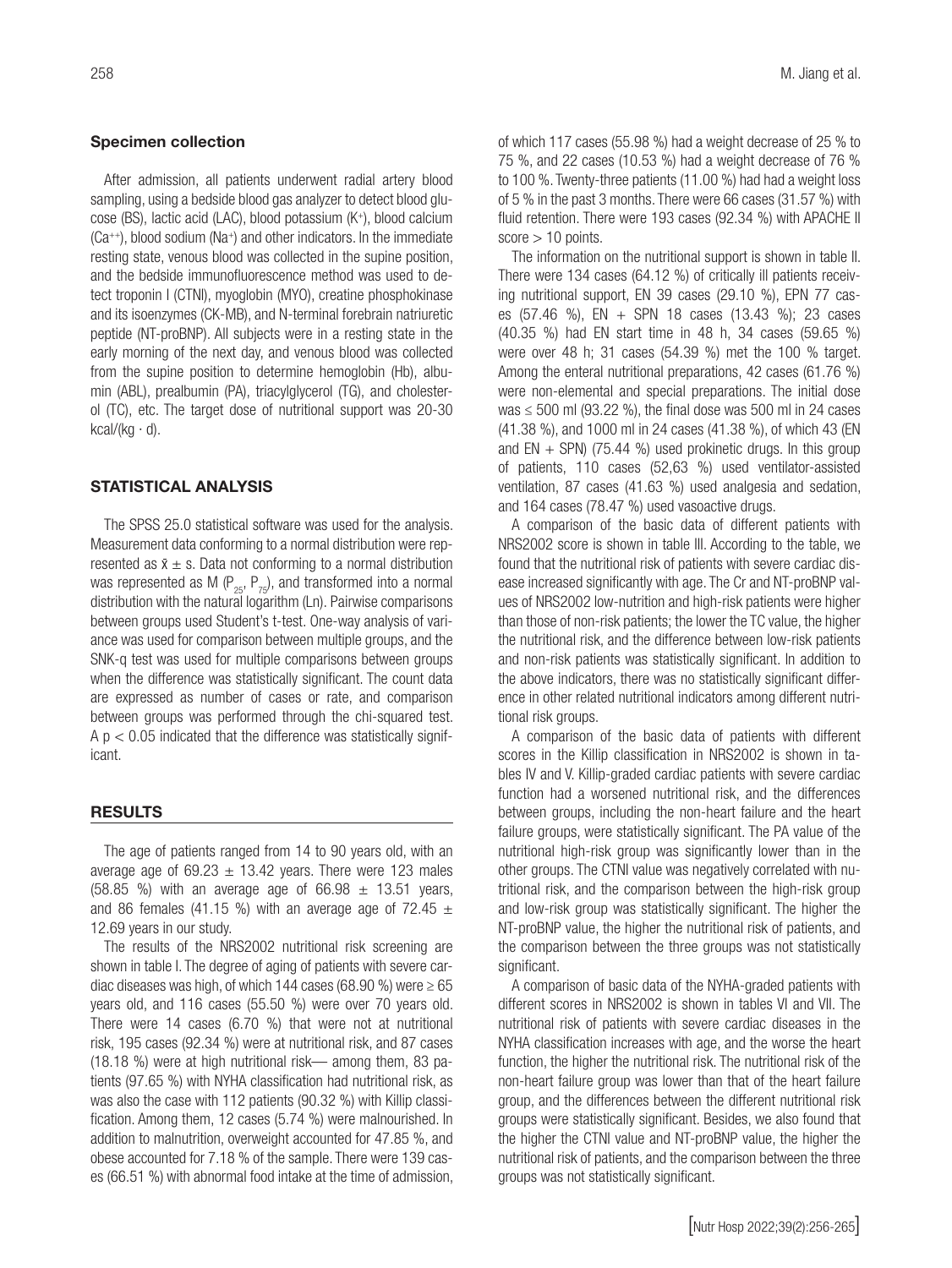| <b>Objects</b>                                |           | <b>Number</b><br>of cases | Percentage<br>(% ) | <b>Objects</b>                                     | <b>Number</b><br>of cases | Percentage<br>(%) |
|-----------------------------------------------|-----------|---------------------------|--------------------|----------------------------------------------------|---------------------------|-------------------|
| Age (years)                                   | > 70      | 116                       | 55.50              | Liver cirrhosis                                    |                           | 0.48              |
|                                               | $<$ 3     | 14                        | 6.70               | Hip fracture                                       | $\overline{2}$            | 1.12              |
| Nutrition screening score                     | $3-5$     | 108                       | 51.67              | Acute onset of chronic disease<br>or complications | 91                        | 43.54             |
|                                               | > 5       | 87                        | 41.63              | <b>COPD</b>                                        | 3                         | 1.44              |
|                                               | < 18.5    | 12                        | 5.74               | General malignant tumor                            | 13                        | 6.22              |
| <b>BMI</b>                                    | 24-28     | 100                       | 47.85              | <b>Diabetes</b>                                    | 119                       | 56.94             |
|                                               | $\geq 28$ | 15                        | 7.18               | Major abdominal surgery                            | 9                         | 4.3               |
|                                               | $<$ 3     | 14                        | 6.70               | Stroke                                             | 70                        | 33.49             |
| Time to lose 5 % of body<br>weight (months)   | < 2       | 2                         | 0.96               | Severe pneumonia                                   |                           | 0.48              |
|                                               | < 1       | $\overline{7}$            | 3.35               | Fluid retention                                    | 66                        | 31.57             |
|                                               | $25 - 50$ | 95                        | 45.45              | Pitting edema                                      | 44                        | 21.05             |
| Reduction in eating<br>compared to before (%) | $51 - 75$ | 22                        | 10.53              | Pericardial effusion                               | $\overline{7}$            | 3.35              |
|                                               | 76-100    | 22                        | 10.53              | Pleural effusion                                   | 13                        | 6.22              |
| APACHE II (score)                             | >10       | 193                       | 92.34              | Ascites                                            | $\overline{2}$            | 0.96              |

| Table I. Results of the NRS2002 Nutrition Risk Screening |  |  |  |  |
|----------------------------------------------------------|--|--|--|--|
|----------------------------------------------------------|--|--|--|--|

# Table II. Basic information of nutritional treatment support

| <b>Objects</b>                       |           | <b>Number</b><br>of cases | Percentage<br>(%) | <b>Objects</b>                   |      | <b>Number</b><br>of cases | Percentage<br>(%) |
|--------------------------------------|-----------|---------------------------|-------------------|----------------------------------|------|---------------------------|-------------------|
| Nutritional treatment support        |           | 134                       | 64.12             |                                  | 150  | 4                         | 7.02              |
| <b>EEN</b>                           |           | 39                        | 29.1              |                                  | 450  | $\overline{2}$            | 3.51              |
| EPN                                  |           | 77                        | 57.46             |                                  | 500  | 47                        | 82.35             |
| $EN + SPN$                           |           | 18                        | 13.43             |                                  | 1000 | 4                         | 7.02              |
| Oral nutritional supplement<br>(ONS) |           | 6                         | 10.53             | Use of prokinetic<br>drugs       |      | 43                        | 75.44             |
| Nasogastric tube                     |           | 49                        | 85.96             | EN final daily dose (ml)         | 150  | $\overline{2}$            | 3.51              |
| Naso-intestinal tube                 |           | $\overline{2}$            | 3.51              |                                  | 300  | $\overline{2}$            | 3.51              |
|                                      | $\leq 24$ | 15                        | 26.32             |                                  | 450  | $\overline{2}$            | 3.51              |
| EN start time (hours)                | > 24      | 8                         | 14.04             |                                  | 500  | 24                        | 42.11             |
|                                      | >48       | 34                        | 59.65             |                                  | 600  | 1                         | 1.75              |
|                                      | $\leq 24$ | 13                        | 22.8              |                                  | 1000 | 24                        | 42.11             |
|                                      | 24-48     | $\overline{7}$            | 12.28             |                                  | 1500 | 3                         | 5.26              |
| Time to reach target dose<br>(hours) | 48-72     | 33                        | 57.89             | Ventilator-assisted<br>breathing |      | 110                       | 52.63             |
|                                      | 72        | 4                         | 7.02              | Invasive ventilator              |      | 47                        | 22.49             |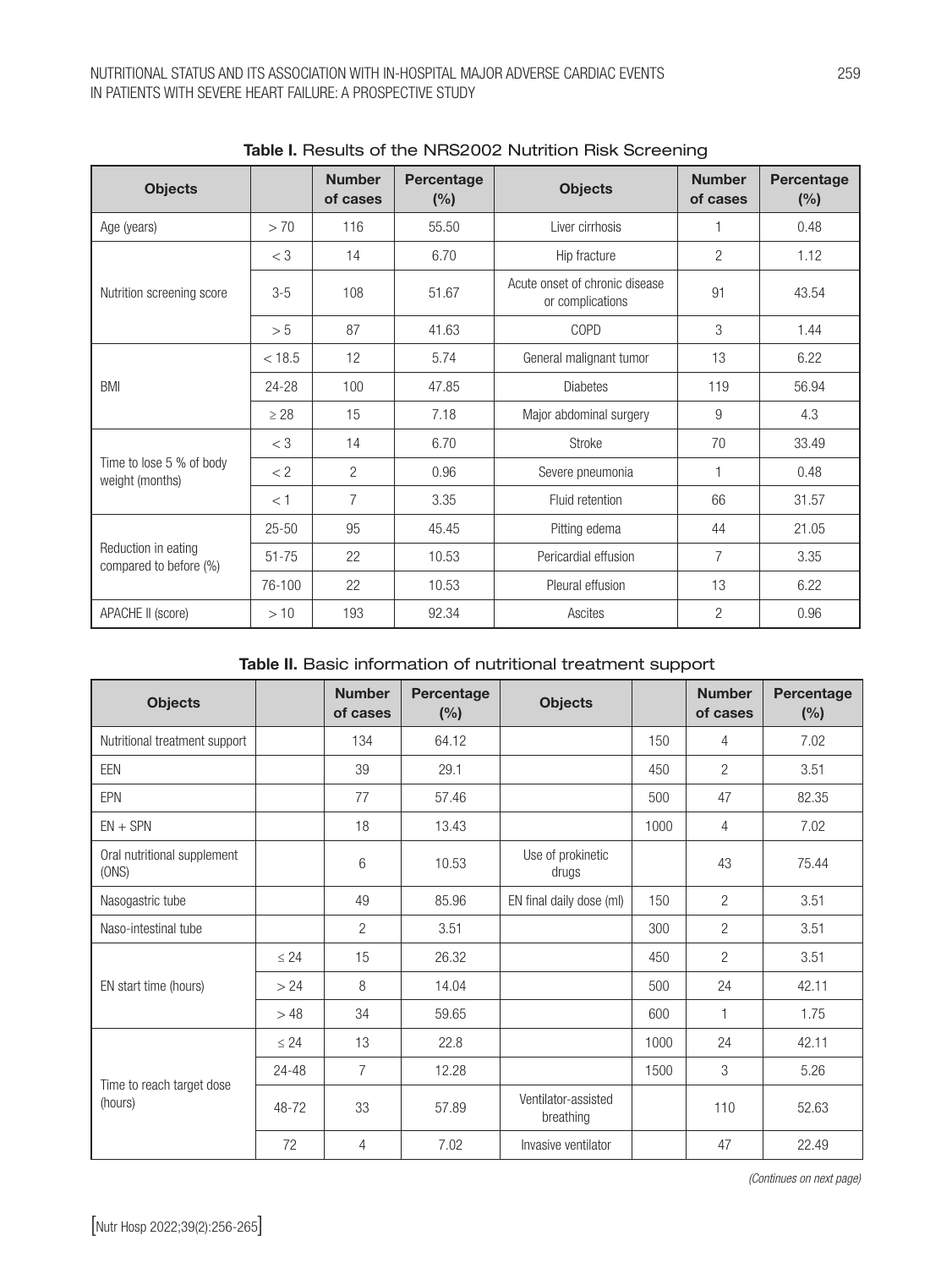| <b>Objects</b>                          |                   | <b>Number</b><br>of cases | Percentage<br>(%) | <b>Objects</b>                                |           | <b>Number</b><br>of cases | Percentage<br>(%) |
|-----------------------------------------|-------------------|---------------------------|-------------------|-----------------------------------------------|-----------|---------------------------|-------------------|
|                                         | 60                | 9                         | 16.18             | Non-invasive<br>ventilator                    |           | 60                        | 28.71             |
| Dose target achievement<br>ratio $(\%)$ | 80                | 17                        | 29.824            | High-flow<br>humidification oxygen<br>therapy |           | 3                         | 1.44              |
|                                         | 100               | 31                        | 54.39             | Analgesia and<br>sedation                     |           | 87                        | 41.63             |
|                                         | Elemental         | 26                        | 38.23             | Duration (hours)                              | $\leq 24$ | 14                        | 16.09             |
| EN preparation                          | Non-<br>elemental | 14                        | 20.59             |                                               | > 24      | 20                        | 22.99             |
|                                         | Special           | 28                        |                   |                                               | 41.18     | > 72                      | 60.92             |
| EN daily initial dose (ml)              | 100               | $\overline{2}$            | 3.51              | Use of vasoactive<br>drugs                    |           | 164                       | 78.47             |

Table II (Cont.). Basic information of nutritional treatment support

Table III. Comparison of basic data of patients with different scores in NRS2002

| <b>Objects</b>                             | NRS2002 < 3<br>$(n = 14)$ | <b>NRS20023</b><br>$(n = 108)$ | NRS2002 > 5<br>$(n = 87)$       | $F/\chi^2$ | $\boldsymbol{p}$ |
|--------------------------------------------|---------------------------|--------------------------------|---------------------------------|------------|------------------|
| Age $(X \pm s, \text{ years})$             | $59.21 \pm 16.41$         | $67.05 \pm 12.45^*$            | $73.55 \pm 12.69$ <sup>*†</sup> | 10.764     | < 0.05           |
| Gender (n)<br>Male<br>Female               | 39<br>12                  | 41<br>32                       | 43<br>42                        | 116.411    | < 0.05           |
| ALB ( $\bar{x} \pm s$ , g/L)               | $39.14 \pm 7.70$          | $37.96 \pm 8.80$               | $36.30 \pm 8.88$                | 1.174      | > 0.05           |
| PA ( $\bar{x} \pm s$ , g/L)                | $17.72 \pm 6.32$          | $18.14 \pm 7.62$               | $16.68 \pm 16.09$               | 0.503      | > 0.05           |
| Hb ( $\bar{x} \pm s$ , g/L)                | $123.64 \pm 30.55$        | $118.50 \pm 4.33$              | $115.02 \pm 25.25$              | 0.560      | > 0.05           |
| TG ( $x \pm s$ , mmol/L)                   | $1.74 \pm 1.40$           | $1.42 \pm 0.84$                | $1.36 \pm 0.76$                 | 1.328      | > 0.05           |
| TC $(X \pm s, \text{mmol/L})$              | $4.41 \pm 0.99$           | $3.74 \pm 1.09*$               | $3.74 \pm 1.27$                 | 0.634      | < 0.05           |
| Bs $(x \pm s$ , mmol/L)                    | $8.27 \pm 4.17$           | $7.63 \pm 3.37$                | $8.13 \pm 5.56$                 | 0.358      | > 0.05           |
| Na <sup>+</sup> $(x \pm s, \text{mmol/L})$ | $138.86 \pm 4.47$         | $137.73 \pm 10.12$             | $139.90 \pm 8.58$               | 1.324      | > 0.05           |
| $K^+$ ( $\bar{x} \pm s$ , mmol/L)          | $4.21 \pm 0.43$           | $4.36 \pm 0.55$                | $4.27 \pm 0.91$                 | 0.525      | > 0.05           |
| $Ca^{++}$ ( $\bar{x} \pm s$ , mmol/L)      | $2.14 \pm 1.29$           | $2.12 \pm 1.92$                | $2.09 \pm 0.43$                 | 0.346      | > 0.05           |
| Lac $(x \pm s, \text{mmol/L})$             | $1.99 \pm 1.39$           | $2.53 \pm 2.90$                | $2.35 \pm 2.91$                 | 0.223      | > 0.05           |
| Cr $(\bar{x} \pm s, \text{mmol/L})$        | $91.14 \pm 30.69$         | $154.06 \pm 141.52$ *          | $136.06 \pm 109.34*$            | 1.772      | < 0.05           |
| CTNI $(X \pm s, \mu g/L)$                  | $9.05 \pm 9.41$           | $7.61 \pm 13.03$               | $5.30 \pm 9.55$                 | 1.281      | > 0.05           |
| NT-proBNP<br>$(P_{25}, P_{75})$ , ng/L     | 2207<br>(467, 9845)       | 7240<br>$(2830, 19400)^*$      | 9940<br>$(2745, 22610)^*$       | 4.814      | < 0.05           |

*Compared with NRS2002 without risk, \*p < 0.05; compared with NRS2002 of low-risk group, † p < 0.05.*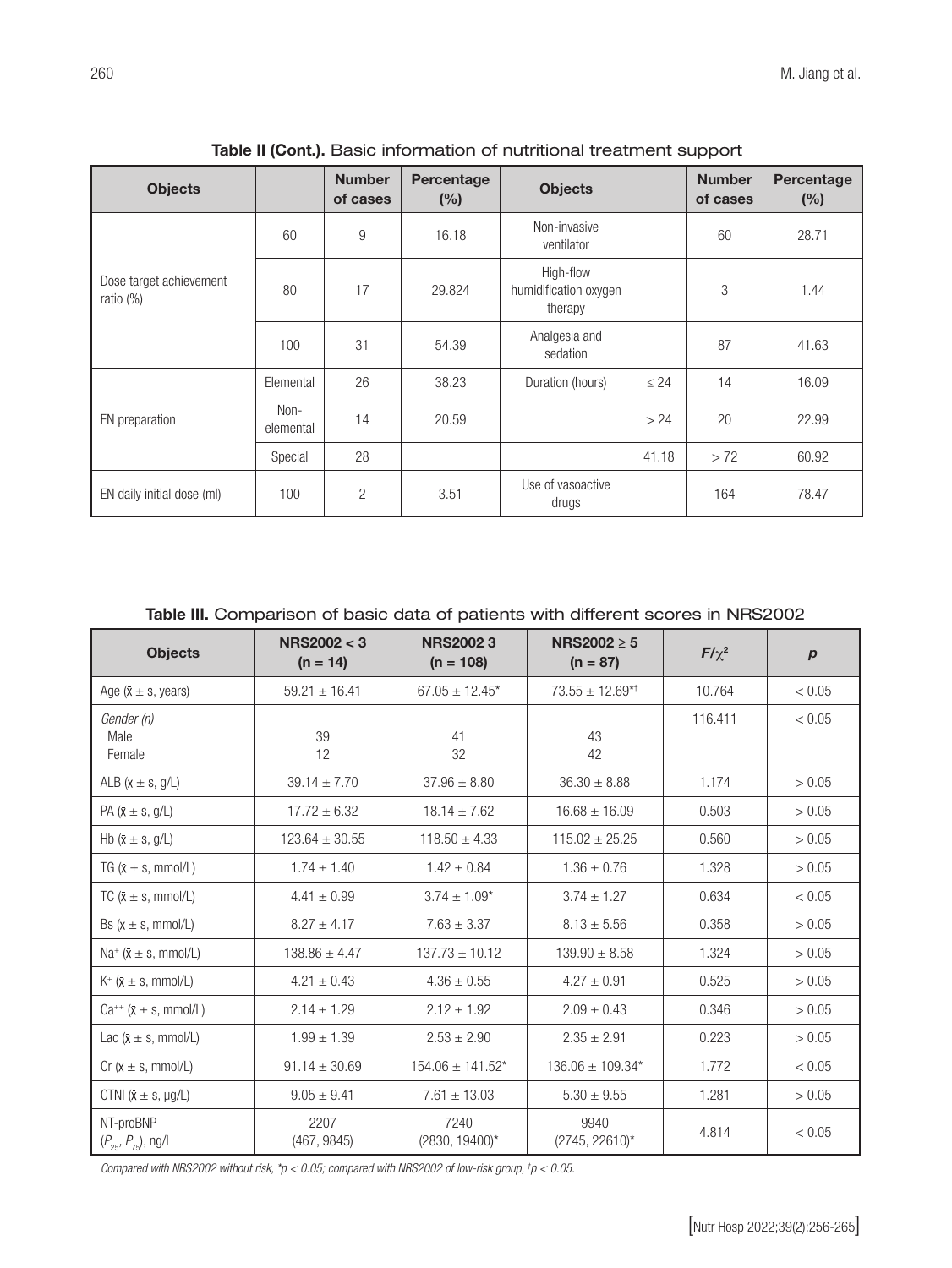| <b>Objects</b>                             | NRS2002 < 3<br>$(n = 14)$ | <b>NRS20023</b><br>$(n = 108)$ | <b>NRS2002 <math>\geq</math> 5</b><br>$(n = 87)$ | $F/\chi^2$ | $\boldsymbol{p}$ |
|--------------------------------------------|---------------------------|--------------------------------|--------------------------------------------------|------------|------------------|
| Age $(x \pm s, \text{ years})$             | $63.00 \pm 10.81$         | $67.83 \pm 11.86^*$            | $75.00 \pm 10.89^{*+}$                           | 7.399      | < 0.05           |
| Gender (n)<br>Male<br>Female               | 10<br>2                   | 43<br>21                       | 25<br>23                                         | 112.000    | < 0.05           |
| ALB ( $\bar{x} \pm s$ , g/L)               | $38.67 \pm 6.60$          | $38.12 \pm 9.20$               | $36.67 \pm 8.84$                                 | 0.462      | > 0.05           |
| PA ( $\bar{x} \pm s$ , g/L)                | $16.83 \pm 6.15$          | $18.96 \pm 6.05$               | $15.89 \pm 5.50^{\dagger}$                       | 3.876      | < 0.05           |
| Hb ( $\bar{x} \pm s$ , g/L)                | $119.50 \pm 47.38$        | $114.02 \pm 25.14$             | $112.76 \pm 26.90$                               | 0.730      | > 0.05           |
| TG ( $\bar{x} \pm s$ , mmol/L)             | $1.61 \pm 0.91$           | $1.48 \pm 0.88$                | $1.31 \pm 0.80$                                  | 1.318      | > 0.05           |
| TC $(X \pm s, \text{mmol/L})$              | $3.50 \pm 1.47$           | $3.56 \pm 1.28$                | $3.55 \pm 1.33$                                  | 2.280      | > 0.05           |
| Bs $(x \pm s, \text{mmol/L})$              | $8.22 \pm 5.73$           | $6.80 \pm 2.65$                | $7.19 \pm 4.40$                                  | 0.271      | > 0.05           |
| Na <sup>+</sup> $(x \pm s, \text{mmol/L})$ | $139.00 \pm 1.41$         | $135.71 \pm 14.92$             | $137.74 \pm 12.00$                               | 0.175      | > 0.05           |
| $K^+$ ( $x \pm s$ , mmol/L)                | $4.69 \pm 0.22$           | $4.40 \pm 0.62$ *              | $4.26 \pm 0.62$ *†                               | 0.353      | > 0.05           |
| $Ca^{++}$ ( $\bar{x} \pm s$ , mmol/L)      | $2.14 \pm 0.18$           | $2.12 \pm 0.21$                | $2.14 \pm 0.54$                                  | 1.726      | > 0.05           |
| Lac $(\bar{x} \pm s, \text{mmol/L})$       | $1.67 \pm 0.98$           | $2.04 \pm 0.28$                | $2.03 \pm 2.63$                                  | 1.328      | > 0.05           |
| Cr $(\bar{x} \pm s, \text{mmol/L})$        | $110.50 \pm 3.54$         | $172.70 \pm 151.64$            | $141.04 \pm 116.43$                              | 0.353      | > 0.05           |
| CTNI $(x \pm s, \mu g/L)$                  | $10.16 \pm 9.75$          | $9.85 \pm 10.24$               | $5.70 \pm 6.76^{\dagger}$                        | 3.207      | < 0.05           |
| NT-proBNP<br>$(P_{25}, P_{75})$ , ng/L     | 6359<br>(1993.50, 18625)  | 4532<br>(1700, 14349)          | 9748<br>(3380, 22520)                            | 0.104      | > 0.05           |

### Table IV. Comparison of basic data of patients with different scores in Killip grading of NRS2002

*Compared with NRS2002 without risk, \*p < 0.05; compared with NRS2002 low risk, † p < 0.05.*

# Table V. Comparison of NRS2002 scores in patients with Killip classification of cardiac function

| <b>Object/Group</b> | $n$ (%)    | NRS2002 Score                 | $\boldsymbol{\chi}^2$ | $\sqrt[4]{x^2}$ | $\sqrt[4]{2}$ | р      |
|---------------------|------------|-------------------------------|-----------------------|-----------------|---------------|--------|
| Killip              |            |                               |                       |                 |               |        |
| Grade I             | 38 (30.65) | $4.67 \pm 2.08$               |                       |                 |               |        |
| Grade II            | 36 (29.03) | $4.70 \pm 1.16^*$             | 159.093               |                 |               | < 0.05 |
| Grade III           | 14 (11.29) | $4.83 \pm 1.17$ <sup>*†</sup> | 224.202               | 178.617         |               | < 0.05 |
| Grade IV            | 36 (29.03) | $4.18 \pm 1.08^{*+1}$         | 66.834                | 116.125         | 65.998        | < 0.05 |
| Grade II-Grade IV   | 86 (69.11) | $4.20 \pm 1.14^*$             | 343.679               |                 |               | < 0.05 |

*Compared with grade I, \*p < 0.05; compared with grade II, † p < 0.05; compared with grade III, ‡ p < 0.05.*

## Table VI. Comparison of basic data of NRS2002 patients with different NYHA grades

| <b>Object</b>                  | NRS2002 < 3<br>$(n = 2)$ | <b>NRS20023</b><br>$(n = 44)$ | NRS2002 $\geq$ 5<br>$(n = 39)$ | $F / \chi^2$ | $\boldsymbol{p}$ |
|--------------------------------|--------------------------|-------------------------------|--------------------------------|--------------|------------------|
| Age $(x \pm s, \text{ years})$ | $36.5 \pm 31.82$         | 69.00                         | 71.00                          | 12,000       | < 0.05           |
| Gender (n)<br>Male<br>Female   |                          | 25<br>19                      | 22                             | 12,000       | < 0.05           |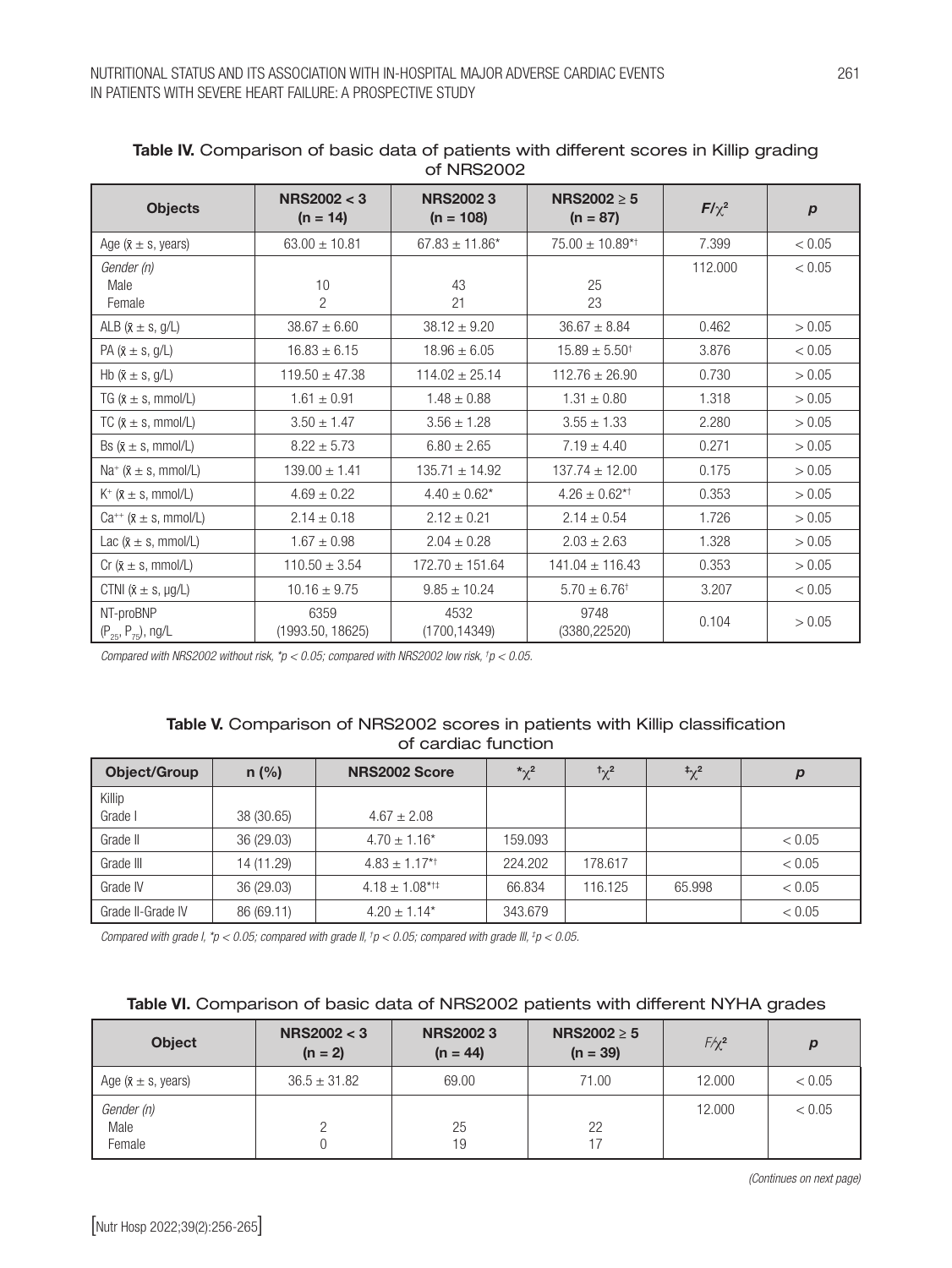| <b>Object</b>                          | <b>NRS2002 &lt; 3</b><br>$(n = 2)$ | <b>NRS20023</b><br>$(n = 44)$ | NRS2002 $\geq$ 5<br>$(n = 39)$ | $F / \chi^2$ | $\boldsymbol{p}$ |
|----------------------------------------|------------------------------------|-------------------------------|--------------------------------|--------------|------------------|
| ALB ( $x \pm s$ , g/L)                 | $42.00 \pm 16.55$                  | $37.74 \pm 8.29$              | $35.83 \pm 9.03$               | 0.816        | > 0.05           |
| PA ( $\bar{x} \pm s$ , g/L)            | $23.10 \pm 6.08$                   | $16.28 \pm 7.05$              | $17.71 \pm 23.72$              | 0.202        | > 0.05           |
| Hb ( $\bar{x} \pm s$ , g/L)            | $124.33 \pm 29.92$                 | $121.56 \pm 23.48$            | $119.98 \pm 24.00$             | 0.075        | > 0.05           |
| TG ( $x \pm s$ , mmol/L)               | $1.82 \pm 1.50$                    | $1.38 \pm 0.81$               | $1.41 \pm 0.74$                | 0.484        | > 0.05           |
| TC $(X \pm s, \text{mmol/L})$          | $4.56 \pm 0.88$                    | $3.86 \pm 0.94$               | $3.89 \pm 1.22$                | 0.003        | > 0.05           |
| Bs $(x \pm s, \text{mmol/L})$          | $8.28 \pm 4.19$                    | $8.21 \pm 3.70$               | $8.88 \pm 6.27$                | 0.233        | > 0.05           |
| $Na^{+}(x \pm s, mmol/L)$              | $138.23 \pm 4.84$                  | $139.11 \pm 10.17$            | $139.79 \pm 9.53$              | 1.341        | > 0.05           |
| $K^+(\bar{x} \pm s, \text{mmol/L})$    | $4.13 \pm 0.41$                    | $4.34 \pm 0.50$               | $4.29 \pm 1.10$                | 0.883        | > 0.05           |
| $Ca^{++}$ ( $x \pm s$ , mmol/L)        | $2.15 \pm 0.13$                    | $2.12 \pm 0.18$               | $2.04 \pm 0.31$                | 0.039        | > 0.05           |
| Lac $(\bar{x} \pm s, \text{mmol/L})$   | $1.67 \pm 0.98$                    | $2.46 \pm 2.21$               | $2.21 \pm 2.63$                | 0.061        | > 0.05           |
| Cr ( $\bar{x} \pm s$ , mmol/L)         | $87.67 \pm 31.17$                  | $140.92 \pm 132.91$           | $130.68 \pm 106.66$            | 0.875        | > 0.05           |
| CTNI $(\bar{x} \pm s, \mu g/L)$        | $2.35 \pm 1.63$                    | $4.36 \pm 15.84$              | $4.80 \pm 12.23^{\dagger}$     | 0.034        | > 0.05           |
| NT-proBNP<br>$(P_{25}, P_{75})$ , ng/L | 5955<br>(1810, 10100)              | 11100<br>(4460, 21400)        | 16266<br>(1580, 2346.36)       | 0.104        | > 0.05           |

Table VI (Cont.). Comparison of basic data of NRS2002 patients with different NYHA grades

*Compared with NRS2002 without risk, \*p < 0.05; compared with NRS2002 low risk, †p < 0.05.*

### Table VII. Comparison of NRS2002 scores of patients with NYHA classification of cardiac function

| <b>Object/Group</b> | $n$ (%)    | NRS2002 Score                  | $\mathbf{r}^2$ | $t_{\gamma}$ <sup>2</sup> | $\sqrt[4]{2}$ | D      |
|---------------------|------------|--------------------------------|----------------|---------------------------|---------------|--------|
| NYHA Grade I        | 9(10.59)   | $2.78 \pm 1.72$                |                |                           |               |        |
| Grade II            | 10 (11.76) | $4.60 \pm 1.43^*$              | 218,083        |                           |               | < 0.05 |
| Grade III           | 25 (29.41) | $4.08 \pm 1.12^{*+}$           | 100.381        | 197.692                   |               | < 0.05 |
| Grade IV            | 41 (48.23) | $4.12 \pm 1.53$ <sup>*††</sup> | 372,000        | 372,000                   | 248,000       | < 0.05 |
| Grade II-Grade IV   | 76 (89.41) | $4.17 \pm 1.39^*$              | 218,083        |                           |               | < 0.05 |

*Compared with NRS2002 without risk, \*p < 0.05; compared with NRS2002 low risk, † p < 0.05.*

The comparison of hospital outcome indicators for severe cardiac patients is shown in table VIII and table IX. There were 223 cases (155.33 %) of major adverse cardiac events during the hospitalization of severe cardiac patients, and 193 cases (86.55 %) of cardiac arrest, arrhythmia, and heart failure were the main ones. Among arrhythmias, 43 cases of atrial fibrillation (37.07 %), 24 cases of ventricular fibrillation (20.69 %), and 21 cases of ventricular tachycardia (18.10 %) stood out. What is more, there were 151 cases (72.25 %) of gastrointestinal complications, and 133 cases (40.62 %) were mainly caused by weakened or disappeared bowel sounds, abdominal distension, and interruption of EN. The incidence of major adverse cardiac events in EN patients was 37 cases (64.91 %), and the incidence of enteral nutrition complications was 31 cases (54.39 %). The higher the nutritional risk, the higher the incidence, and the difference between risk groups was statistically significant. The in-hospital mortality rate of patients with severe cardiac disease was 28.23 %. The higher the nutritional risk, the higher the mortality rate, and the difference between risk groups was statistically significant. The higher the nutritional risk of patients with severe cardiac diseases, the longer the average length of hospital stay, but the difference between the groups was not statistically significant.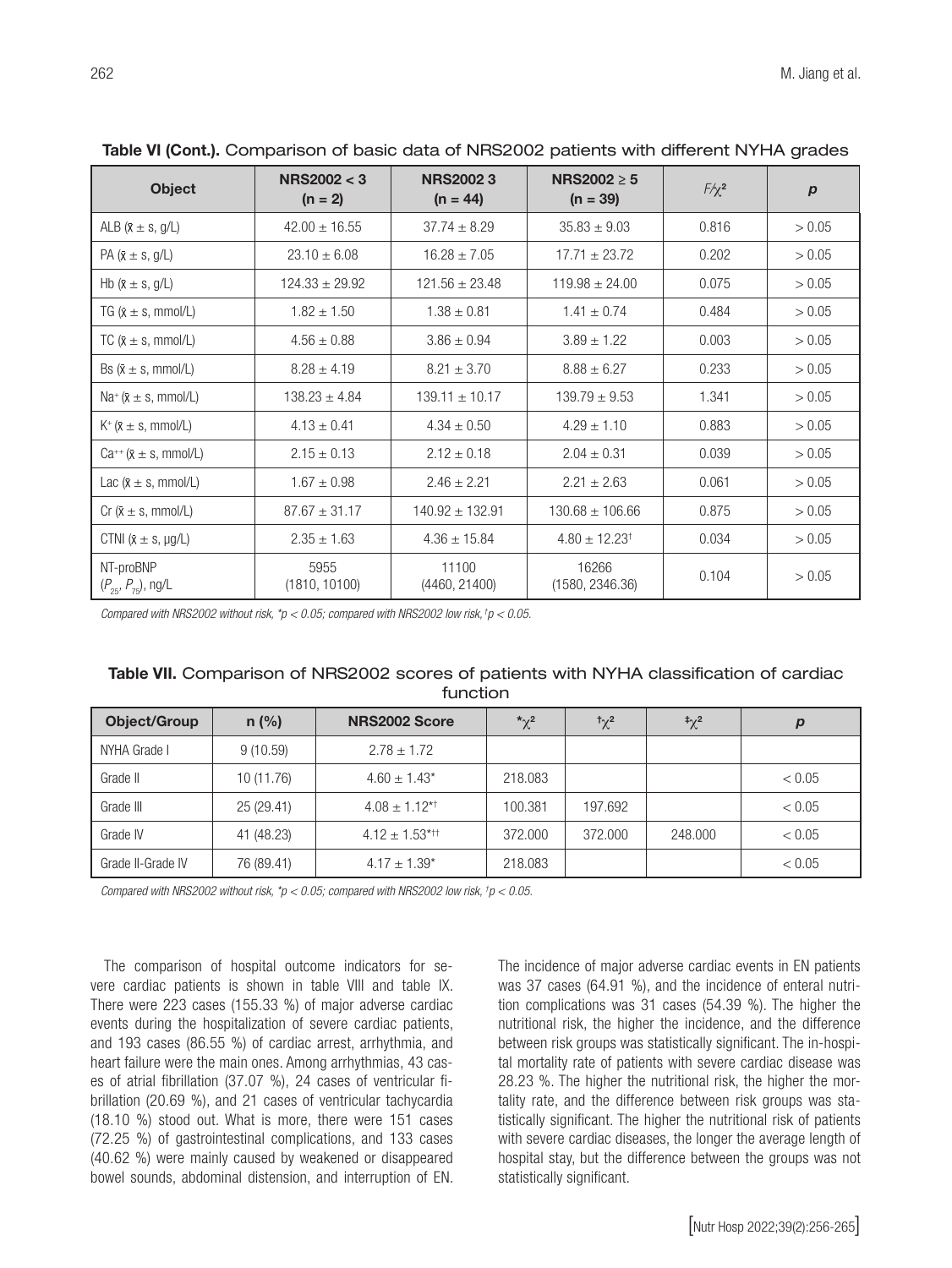| <b>Object</b>                              | <b>Number</b><br>of cases | Percentage<br>(%) | <b>Object</b>                            | <b>Number</b><br>of cases | Percentage<br>(%) |
|--------------------------------------------|---------------------------|-------------------|------------------------------------------|---------------------------|-------------------|
| Cardiac event occurred                     | 210                       | 100.48            | Atrioventricular block                   | 2                         | 1.72              |
| Angina pectoris                            | 25                        | 11.21             | EN complication                          | 151                       | 264.91            |
| Myocardial infarction                      | 5                         | 2.24              | EN interrupt                             | 24                        | 15.89             |
| Heart failure                              | 57                        | 25.56             | Bloating                                 | 16                        | 10.60             |
| Cardiac arrest                             | 68                        | 30.49             | Decreased or disappeared bowel<br>sounds | 93                        | 61.59             |
| Arrhythmia                                 | 68                        | 30.49             | Nausea                                   | 4                         | 2.65              |
| Ventricular premature beats are<br>duality | 11                        | 9.48              | Vomiting                                 | 5                         | 3.31              |
| Short burst velocities                     | 7                         | 6.03              | Gastric retention                        | 3                         | 1.99              |
| Atrial fibrillation                        | 43                        | 37.07             | Diarrhea                                 | 11                        | 7.28              |
| Atrial flutter                             | 3                         | 2.59              | Gastrointestinal bleeding                | 12                        | 7.95              |
| Supraventricular tachycardia               | 4                         | 3.45              |                                          |                           |                   |
| Ventricular tachycardia                    | 21                        | 18.10             |                                          |                           |                   |
| Ventricular fibrillation                   | 24                        | 20.69             |                                          |                           |                   |
| Sinus bradycardia                          |                           | 0.86              |                                          |                           |                   |

| Table VIII. Inpatient outcome index data of severe cardiac patients |  |  |  |
|---------------------------------------------------------------------|--|--|--|
|---------------------------------------------------------------------|--|--|--|

| <b>Outcome</b><br><b>indicators</b> |              |                  | <b>NRS2002</b>   |                  |              |               |              |                      |             |                  |
|-------------------------------------|--------------|------------------|------------------|------------------|--------------|---------------|--------------|----------------------|-------------|------------------|
|                                     |              |                  | $<$ 3            |                  | 3            |               | $\geq 5$     |                      | $\chi^2$ /F | $\boldsymbol{p}$ |
|                                     | $\mathsf{n}$ | $\frac{0}{0}$    | $\mathsf{n}$     | $\frac{0}{0}$    | $\mathsf{n}$ | $\frac{0}{0}$ | $\mathsf{n}$ | $\frac{0}{0}$        |             |                  |
| EN complication rate                | 31           | 54.39            |                  | 7.14             | 13           | $12.04*$      | 17           | 19.54*†              | 58,000      | < 0.05           |
| EN major cardiac<br>events rate     | 37           | 64.91            | $\overline{0}$   | $\overline{0}$   | 17           | 15.74         | 20           | 23.00 <sup>†</sup>   | 37,000      | < 0.05           |
| EN EICU fatality rate               | 23           | 11.00            | 3                | 13.04            | 15           | 65.22         | 5            | 21.74                | 35.357      | > 0.05           |
| EICU fatality rate                  | 59           | 28.23            | 4                | 6.78             | 21           | 35.59         | 34           | $57.63$ <sup>+</sup> | 21,000      | < 0.05           |
| EN EICU average<br>hospital stay    |              | 16.10<br>± 11.12 | 17.80<br>± 14.49 | 16.97<br>± 12.06 | 0.140        | > 0.05        |              |                      |             |                  |
| EICU average<br>hospital stay       |              | 18.54<br>± 14.94 | 19.23<br>± 15.96 | 16.92<br>± 12.06 | 0.302        | > 0.05        |              |                      |             |                  |

*Compared with NRS2002 low risk (< 3), \*p < 0.05; compared with NRS2002 medium risk (3), † p < 0.05.*

#### **DISCUSSION**

The incidence of nutritional and metabolic disorders in critically ill patients with heart failure is high. Chronic heart failure, gastrointestinal dysfunction, insufficient nutrient intake and increased consumption can easily lead to malnutrition risks. Malnutrition is a common complication in patients with heart failure and an independent predictive risk factor for death. Obesity is an important risk factor for heart failure (3).

Adequate nutrition, which has an established role in the prevention of heart failure, is known to promote health-related quality of life by addressing malnutrition and promoting optimal functioning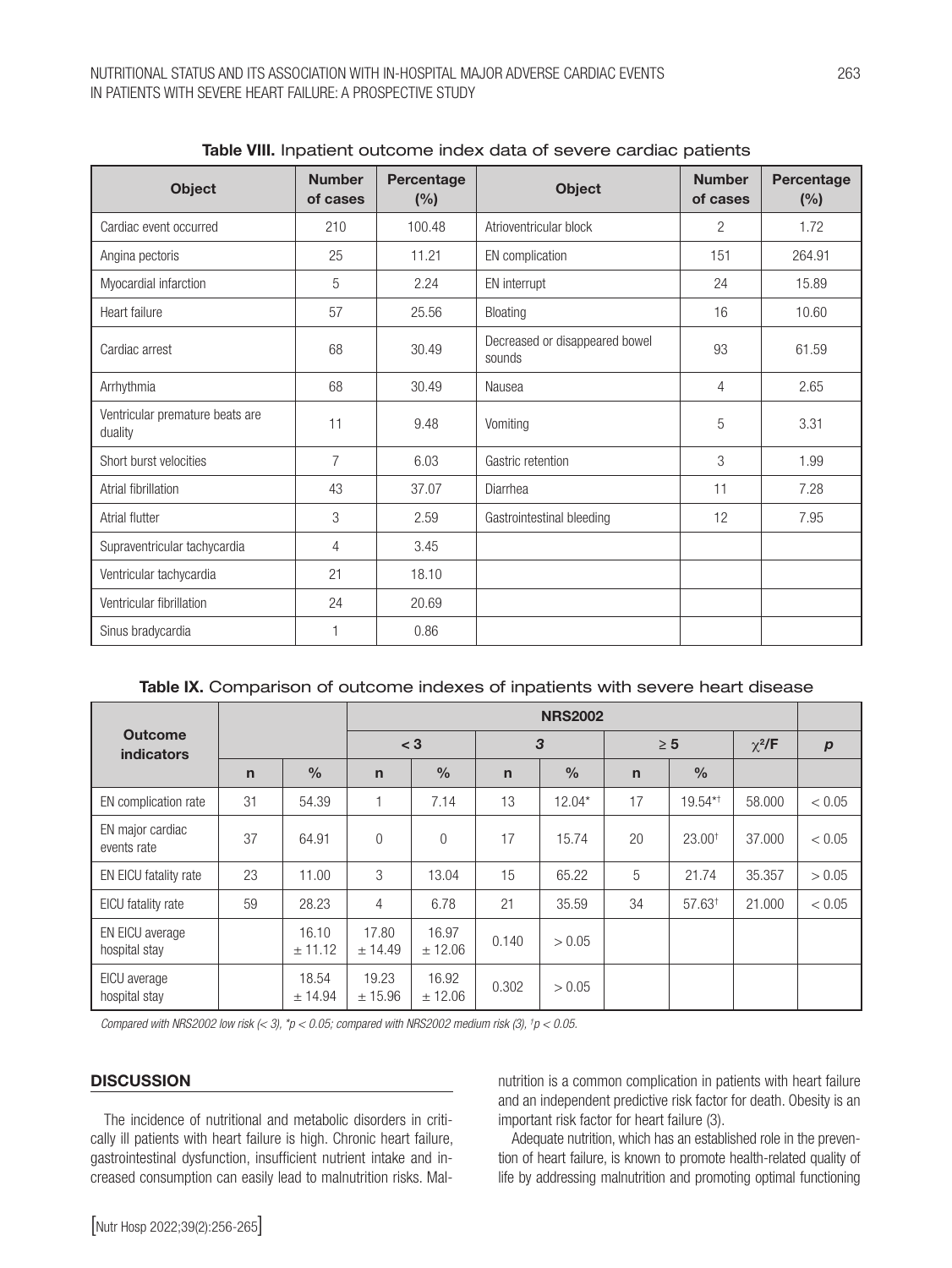among older adults (4). NRS-2002 is a reliable screening tool in an in-patient sample with chronic heart failure (5). In our study, 68.90 % of patients in this group are  $\geq$  65 years old, with an average age of 69.23  $\pm$  13.42 years. The overall nutritional status of patients with severe cardiac disease is manifested as nutritional disorders. The ratio of nutritional risk is 92.34 %, which is significantly higher than the 37.6 %-51.41 % reported by Zhu MW. The incidence of malnutrition of 5.26 % is lower than that of 10 %-20 % reported in other studies (2-6), which may be related to a 52.80 % of patients with first-onset acute heart failure admitted to the emergency department. Among them, there were 3 cases (25 %) with Killip classification grade I (25 %), 9 cases (75 %) with Killip classification and NYHA classification grades III and IV (75 %); 115 cases (55.02 %) were overweight and obese. The proportion of patients whose diet was reduced by 25 % to 100 % compared with before accounted for 66.51 %, while the proportion of patients who had lost 5 % of weight in the past 3 months accounted for 11.00 %, and that of fluid retention was 31.57 %. Complex nutritional status requires a higher and more refined balance of nutritional support and energy requirements, fluid management and heart load.

The high nutritional risk rate is related to the serious condition of patients with severe cardiac diseases. The APACHE II score in this group of cases  $> 10$  points accounted for 92.34 %, of which acute onset of chronic diseases and complications, diabetes, and stroke accounted for 90.61 %. Acute attacks in patients with severe cardiac disease often have infections, which increase the risk of malnutrition (7). The mechanism is that heart failure with gastrointestinal congestion and ischemia lead to poor appetite, decreased serum protein production in liver congestion, and gastrointestinal dysfunction leading to insufficient nutrient intake, digestion, and absorption. Besides, the release of inflammatory factors participates in ventricular remodeling, muscle atrophy and other aggravations of malnutrition. What is more, the application of mechanically-assisted positive-pressure ventilation therapy, analgesic and sedative drugs, and vasoactive drugs has increased the difficulty of nutritional therapy support (8). In this group of patients, invasive mechanical assisted ventilation was used for 52.63 %, analgesic and sedative drugs were used for 41.63 %, and vasoactive drugs were used for 78.47 % of subjects.

Considering the clinical harm of nutritional risks for patients, we should screen patients for nutritional risk as soon as possible. Subsequently, we can choose the appropriate nutritional pathways and nutritional preparations, and implement personalized nutritional support treatment. If enteral nutrition is difficult to implement, you can start with light enteral nutrition to gradually improve tolerance, improve nutritional status, and improve body stress protection (9). High energy-density nutritional preparations can not only improve the nutritional indicators of patients with severe heart failure, but also reduce their level of inflammatory factors to improve heart function, which is more in line with the needs of fluid intake restriction management (7,10). Resting energy expenditure (REE) is currently considered to be the gold standard for measuring human energy expenditure, especially in elderly patients (11). Studies have pointed out that the REE of hospitalized patients with different body mass index (BMI) is not the same: the

average REE of patients with a BMI lower than 21 kg/m<sup>2</sup> is 21.4 kcal/kg · d, while the average REE of patients with a BMI higher than 21 kg/m<sup>2</sup> is 18.4 kcal/kg  $\cdot$  d. For critically ill patients with overweight, obesity, and poor tolerance to cardiac function, nutritional support based on individual needs is more conducive to risk control. That is to prevent, manage, treat diseases and optimize health through personalized nutrition support treatment of human beings. Daily negative balance for patients to keep weight loss per week at about 0.45-0.9 kg is 500-750 kcal; in other words, that is to control daily intake at 1200-1500 kcal for women or 1500- 1800 kcal for men. Especially those with BMI  $\geq$  35 kg/m<sup>2</sup> need control to reduce body weight by 5 %-10 % (6). The nutritional preparations of this group of patients are mainly non-elemental and special-application high-energy density preparations accounting for 61.76 %. An 84.22 % of the achieved dose was concentrated in 500 ml-1000 ml. Promoting gastrointestinal motility drugs and probiotics can improve the control of enteral nutrition complications and promote enteral nutrition to achieve the dose target. In the choice of nutritional support for this group of patients, parenteral nutrition and supplemental parenteral nutrition accounted for 42.54 %, while only 40.35 % of patients started enteral nutrition within 48 hours. The delay in the implementation of early enteral nutrition is not conducive to the protection of intestinal barrier function, and increases the risk of intestinal bacterial translocation and infection.

The nutritional risk of patients with severe cardiac disease is positively correlated with age, and the older the age, the higher the risk (12). Malnutrition and nutritional risks are mainly manifested as hypoproteinemia, anemia, and high capacity load accompanied by deterioration of heart and kidney function, which leads to a higher prognostic risk for patients (13). In this study, the Cr and NT-proBNP values of the malnutrition risk group were higher than those of the no-risk group. B-type natriuretic peptide (brain natriuretic peptide, BNP) and N-terminal B-type natriuretic peptide precursor (NT-pro BNP) as biological markers for the diagnosis of cardiac insufficiency are widely used in clinical practice. They are important indicators for judging the severity of heart failure, risk stratification and prognosis, and to evaluate the effect of treatment. Ventricular myocytes produce amino acid residue-containing precursor B-type natriuretic peptide (pre-pro BNP) under the pathological conditions of increased ventricular pressure and volume load, and then divide it into amino acid-containing B-type natriuretic peptide precursor (pro BNP), which is cleaved into two parts under the action of endonuclease. The biologically active BNP containing amino acids and the non-biologically active NTpro BNP containing amino acids are secreted into the blood circulation by the cardiomyocytes in equal numbers of molecules. BNP can accurately reflect the degree of cardiac insufficiency, while NT-proBNP is affected by renal insufficiency and changes more significantly (14). TC is one of the main variables that stably predicts the death of long-term hospitalized patients with heart failure (15). In this study, the TC value of the nutritional risk group was lower than that of the no-risk group, and the difference between the no-risk group and the low-risk group was statistically significant. Blood TC levels are affected by many factors such as